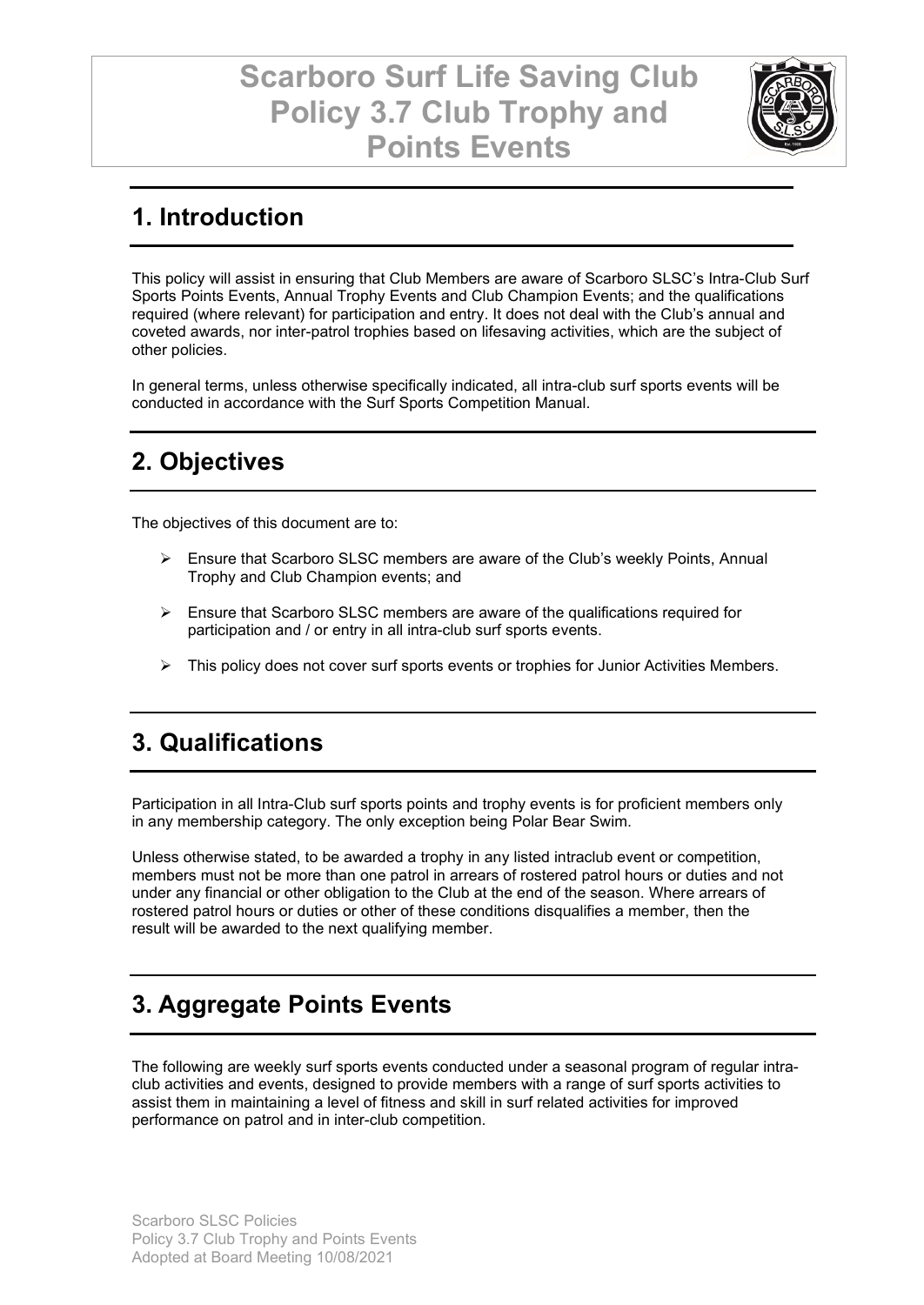

All weekly surf sports points events are conducted under a handicap system and over a reasonably standard course, as may be defined in the SLSA Surf Sports Manual. Courses may be altered at the discretion of the Director Surf Sports (or their delegate) to suit prevailing surf and weather conditions.

Categories – male and female (unless otherwise indicated by **\***). Age is taken as at 30 September for the foregoing season.

- Under 14 years
- Under 15 years
- Under 17 years
- Under 19 years
- Open 19 to under 35 years
- Masters 35 to under 45 years
- Veterans 45 to under 55 years
- Super Veterans 55 to under 65 years
- Legends 65 years and over

There must be a minimum of three (3) members participate collectively in at least 50% of scheduled points events over the season in each separate category for a trophy to be awarded. Unless otherwise stated herein, trophies shall be as determined by the Director Surf Sports in accordance with budget approvals.

#### Surf Race

• Categories as above can be combined in one or more events.

Board Race

• Categories as above can be combined in one or more events

Beach Sprint

• Categories as above can be combined in one or more events

Long Run

• Categories as above can be combined in one or more events

Ski Race

- Only conducted under the following categories. Categories can be combined U17 & U19, or U19 & Open, or Masters & Veterans only.
	- o Under 17 years
	- o Under 19 years
	- $\circ$  Open 19 to under 35 years
	- o Masters 35 to under 50 years
	- o Veterans 50 years and over

#### Polar Bears Swim **(\*)**

Winter swim competition introduced by past member Keith Brown to encourage members to maintain their swim fitness between summer surf seasons. The swim is conducted weekly during the off-season as a handicap race in A and B categories only, based on members' ability. Members in any membership category or who may not be currently proficient and members of other surf life saving clubs are welcome to participate.

- Aggregate points trophies (beach towel) are presented to the winners and place getters in each category.
- Milestone trophies (beach towel) are presented to swimmers on reaching a numerical sum of swims at 100 swim intervals.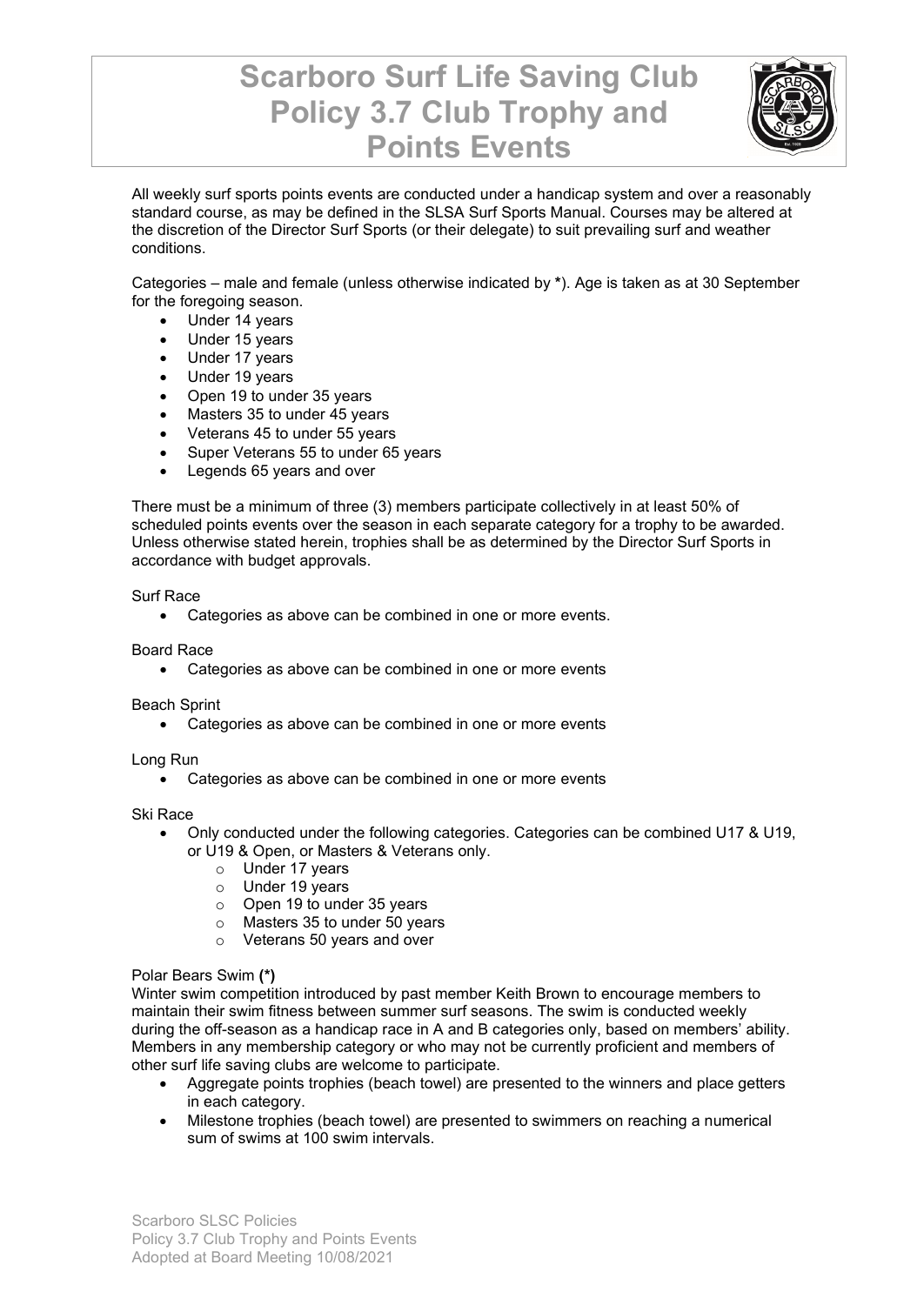

• Club Championship trophies (beach towel) are presented to the winners of each category championship swim. To be eligible for a championship trophy, swimmers must have completed at least three (3) swims in their category during the period.

#### Scarboro Cup **(\*)**

Open single ski paddle back race held on a weekly basis during the season (1 Sept to 31 March). The race is held on a Friday evening, one open category only with all starters on a handicap basis, starting at Floreat Groyne to Scarborough, finishing in front of the surf club. The nominated race director on the day shall determine if the race is to be held, depending on prevailing weather conditions.

- Wearing of an approved PFD and hi vis vest is mandatory for all starters. Other safety devices such as leg rope, paddle rope, etc are optional.
- One category and therefore one trophy only.
- The winner on aggregate points over the season shall be awarded a suitable trophy.

## **4. Trophy Events**

The following is a list of annual Club surf sports trophy events designed to test a member's level of fitness and skill in surf related activities and provide a reward for participation and improved performance in intra-club competition.

There must be a minimum of three (3) members participate in an event for a trophy to be awarded.

#### Wallace 1000m Swim

Named after a long-time sponsor of the Scarboro SLSC, a jewellery shop in Perth.

- 1000m ocean swim.
- Open to all proficient members, conducted on a handicap basis, no separate categories.
- Trophies for first on handicap and fastest time.

#### Dan White 2000m Swim

Named in honour of Dan White OAM, Life Member Scarboro SLSC, SLSWA and SLSA. Dan was a long serving President of Scarboro and member of the SLS Hall of Fame.

- 2000m ocean swim.
- Open to all proficient members, conducted on a handicap basis, no separate categories.
- Trophies for first on handicap and fastest time.

#### RJ Elliott Trophy Swim

Named in honour of Robert John Elliott (aka Pop) and his son Raymond Elliott, founding members of Scarboro SLSC. Both were awarded Life Membership in 1940.

- Conducted over two (2) heats, one of 400m and one of 800m, surf swims.
- Open to all proficient members, conducted on a handicap basis, no separate categories.
- Trophies for first on handicap and fastest time.

#### McGovern Marathon

This trophy was donated by a Scarborough businessman and is named in his honour. This course has been altered many times over the years as the beach front has been developed.

- Multidisciplined marathon currently incorporating 400m surf swim, 250m wade and approx. 7k beach run from Scarborough to Floreat beach drain and back.
- Open to all proficient members, conducted on a handicap basis, no separate categories.
- Trophies for first on handicap and fastest time.

Scarboro SLSC Policies Policy 3.7 Club Trophy and Points Events Adopted at Board Meeting 10/08/2021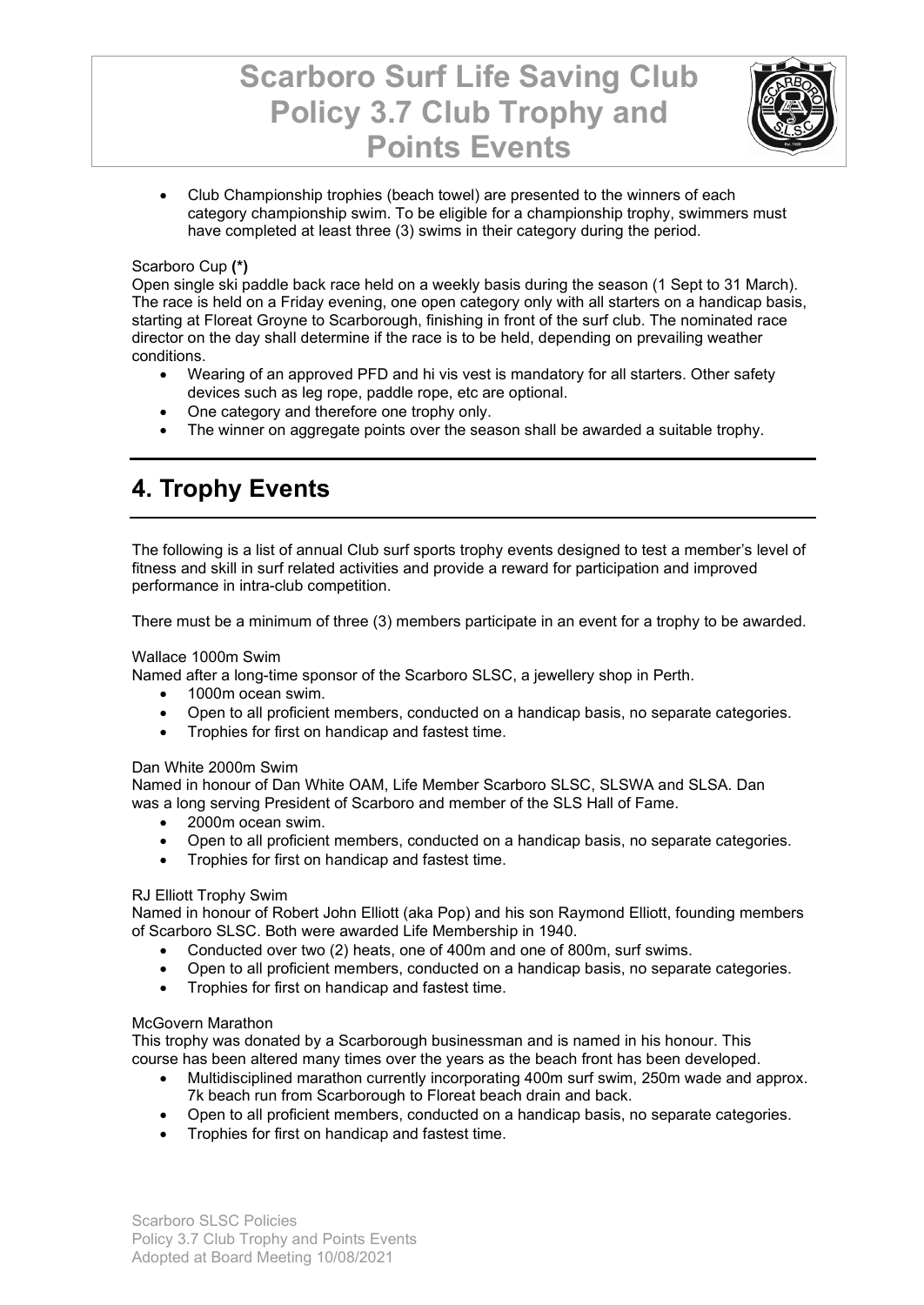

#### Kikiros Marathon

Named after Andrew Kikiros, who died attempting to save a swimmer at Esperance beach. The trophy was donated in his honour by his family who were shop owners on the Scarborough Esplanade and were supporters of Scarboro SLSC.

- Multidisciplined marathon incorporating 400m surf swim and approx. 4k beach run from Scarborough to Trigg and back.
- Open to all proficient members, conducted on a handicap basis, no separate categories.
- Trophies for first on handicap and fastest time.

#### Jack Moloney Trophy

Presented by Life Member John Moloney (Jack), a long serving Club swim organiser. It is a toilet seat and Jack (always a comedian) presented it with his motto "We will not be sat upon".

- 400m surf swim.
- Conducted on the morning of the Club's annual anniversary (of foundation) breakfast.
- Open to all current, and past members of any category over 30 years of age, conducted on a handicap basis, no separate categories.
- Trophies for first on handicap and fastest time.

#### Keith & Kath Brown Trophy

Presented by Keith and Kath Brown. Keith was the founder of the Scarboro Polar Bear and Trigg Island Blue Hole Clubs.

• Presented to the U/19 member who has gained the most aggregate points over the season for the intraclub surf race, board race and sprint events.

#### Russell Lyons Trophy

Presented by Life Member John Wright in memory of Russell Lyons who tragically lost his life in a motor vehicle accident. Russell was an extremely talented all-round surf competitor.

Presented to the Open category member who has gained the most aggregate points over the season for the intraclub surf race, board race and beach sprint events.

#### Round the Houses Relay

A running relay held as an inter-patrol event for teams of 4 to 6 members of each patrol. Team number shall be determined by the Director Surf Sports. Originally held on a course of approx. 1km commencing on the corner of Scarborough Beach Rd and West Coast Highway and over Scarborough Beach Rd, Edgehill St, Manning St, West Coast Highway, in recent times the course has varied over a distance of 1.5km to 1.75km depending on road safety and beach front development. In actual terms the course each year shall be determined by the Director Surf Sports and should not exceed 1.5km.

• The winning patrol team shall be presented with a trophy as determined by the Director Surf Sports.

### **5. Club Champion Events**

Club Champion Events shall be held annually, towards the end of the standard patrol season. Under normal circumstances the following conditions shall apply, unless otherwise stated\*.

- Separate events shall be held for male and female members
- Events are held in all categories, as defined above in section 3 and there must be a minimum of three (3) members participating in a category for a trophy to be awarded.
	- o Swim
	- o Beach sprint
	- o Beach flags

Scarboro SLSC Policies Policy 3.7 Club Trophy and Points Events Adopted at Board Meeting 10/08/2021